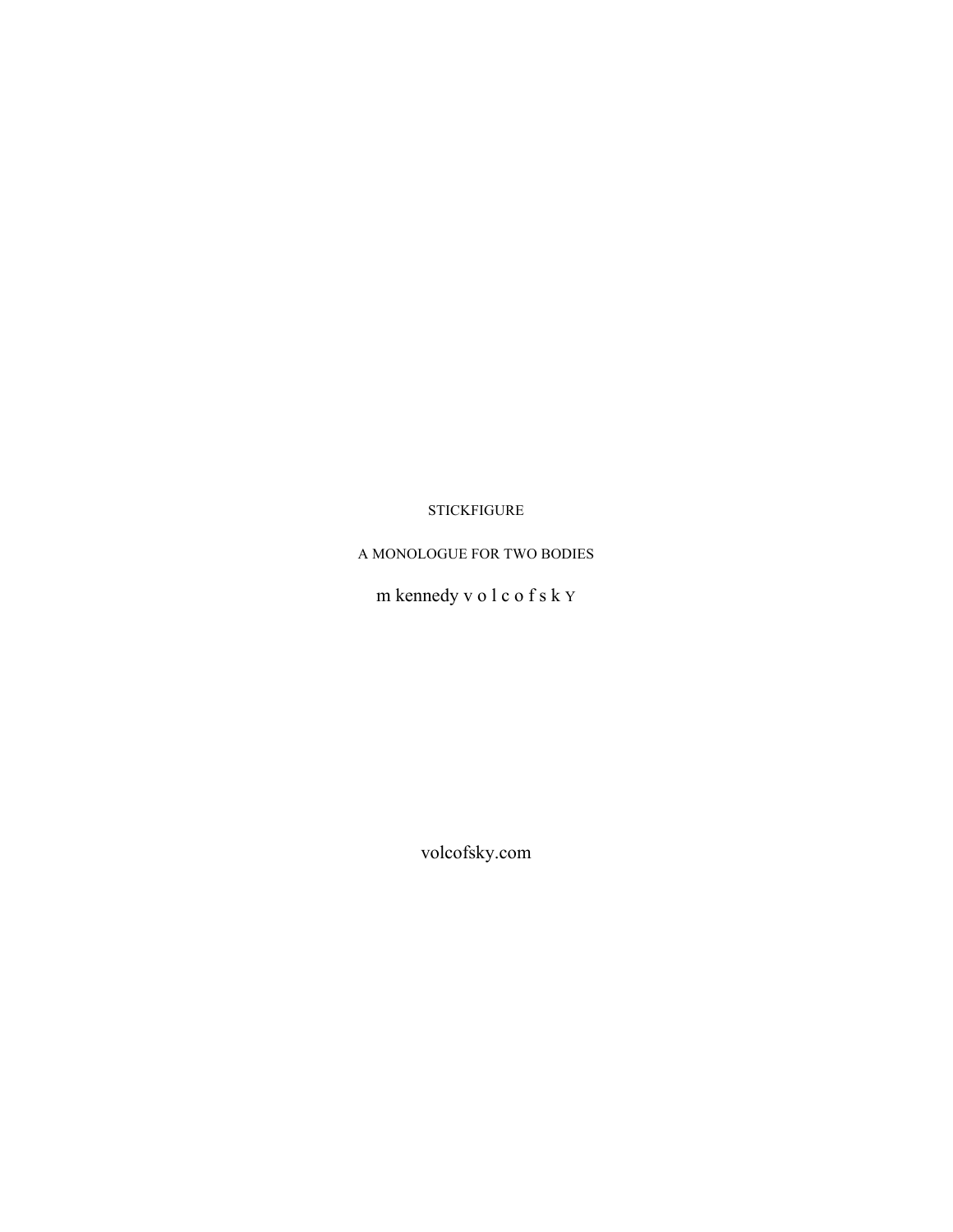## **STICKFIGURE**

*Dirt stage. Off-stage right the sound of one man, laughing. Walking backwards from stage right a man enters, dressed in dirty chinos and a tshirt, barefoot. The man is dragging in a freshly dead naked male body, face up, legs first. The body's ankles are roped together, and with both hands the man drags the body by a bwa placed behind the rope, between the feet. The body leaves a wet trail. The man laughs as he drags the body. Arriving at center, the legs are dropped, and the man jams the stick vertically into the ground between the legs of the body. The man sits at the feet of the body, a soft distance away, crosslegged, laughter subsiding. He quiets. Gazes at ground and out at house. Not at body. The ember of laughter in his eyes goes out.*

*After a time, beginning quietly. To the ground, to the air. There is a time to stand up, in the words. And to sit again. Plenty room to dance.*

Ten thousand to bar me *pause*

Rub two stick together *pause*

*laughing* The woman on the cross has a penis *pause*

P A W three one three nine P A P six four ought seven *pause*

I love that too Fingering a girl through her fly

One soul

Ach there's no real way to know There are ambiguities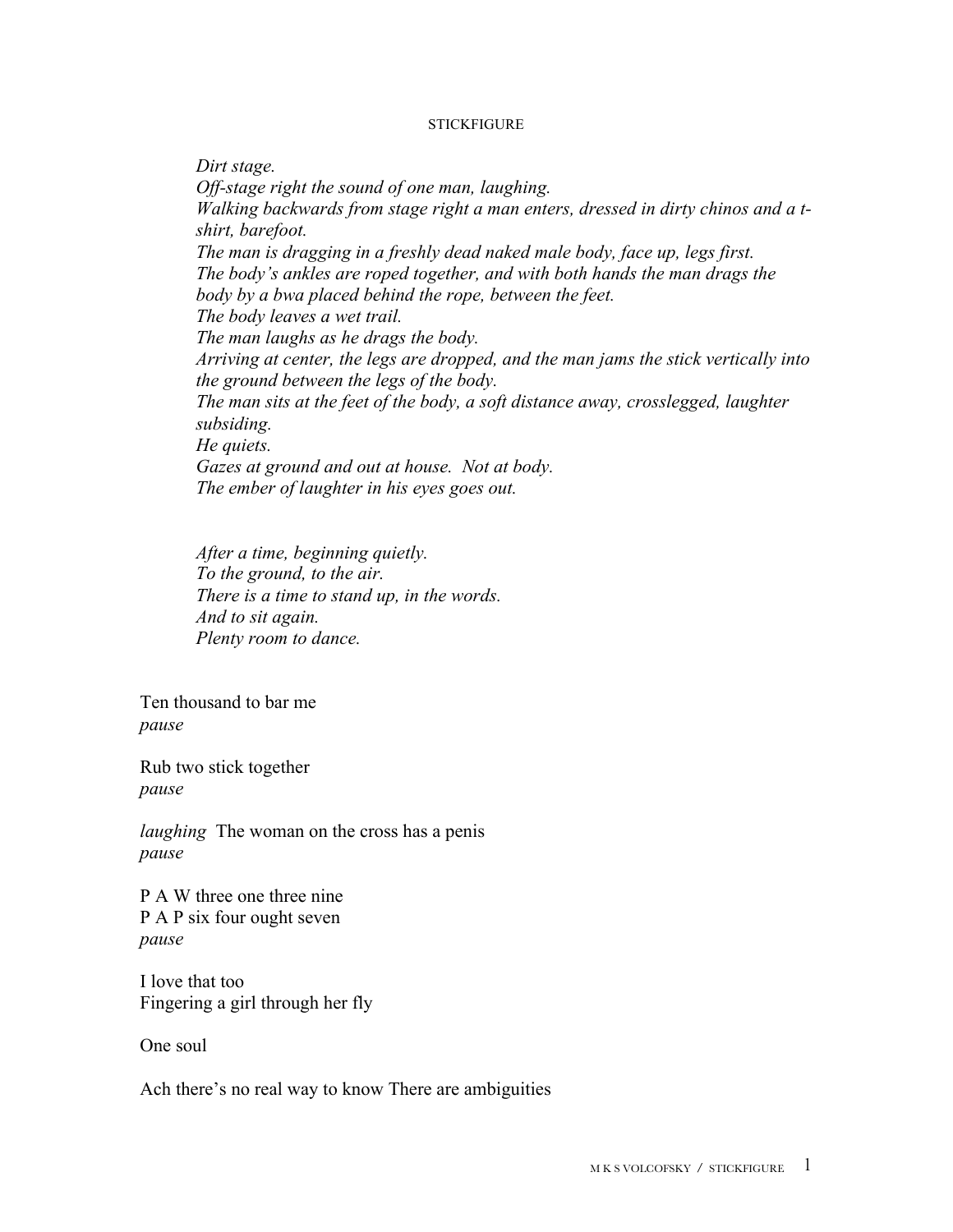Situational structural pleasurable biases buildings borders brickfaçades bloodlines boortime banterisms ways and means *pause*

My forest goes silent when she appears *pause*

Let me come in there let me come in there tell you just tell you Inside A whole grip of dirt a whole hand full of dirt I held my hands around your head your head in my hands Is like now I can whisper in your ear holding the ground in my hands whisper in your ear I loved you It was you only you only I loved So f' so It was you Now all the pages and pages still no not them it was you Now I can put my tongue on your head, put my tongue to dirt taste you now say this now it was you not rum not weed not mining not sit down and rap nuh it was you always this You this head of wetdown dirt this tongue dirt this heart dirt this ass this balls this cunt this mouth all dirt it was you this here man this dirt fighter him love this ground this *pause*

Then my forest she speak *pause*

I broke the back of the world's biggest world breaking the heart of a man like that see

Like that you know

Ten thousand

In his bus open heart there I find good dirt, rich dirt, good soil what the breaking opened up, what the breaking made come you need break a man like jerk him off sos his life pour you out his honey Life then fit for growing for eating for sowing for seeding only then so Yes

And if you don't have man's heart then your own heart need break and then *that* the world's biggest broken world and then the dirt's own heart come pumping

There no other heart than a man's in this world that search for the heart more broken than he

See soh Ten thousand

Come he soh step step step Come like baby bird on feet like strings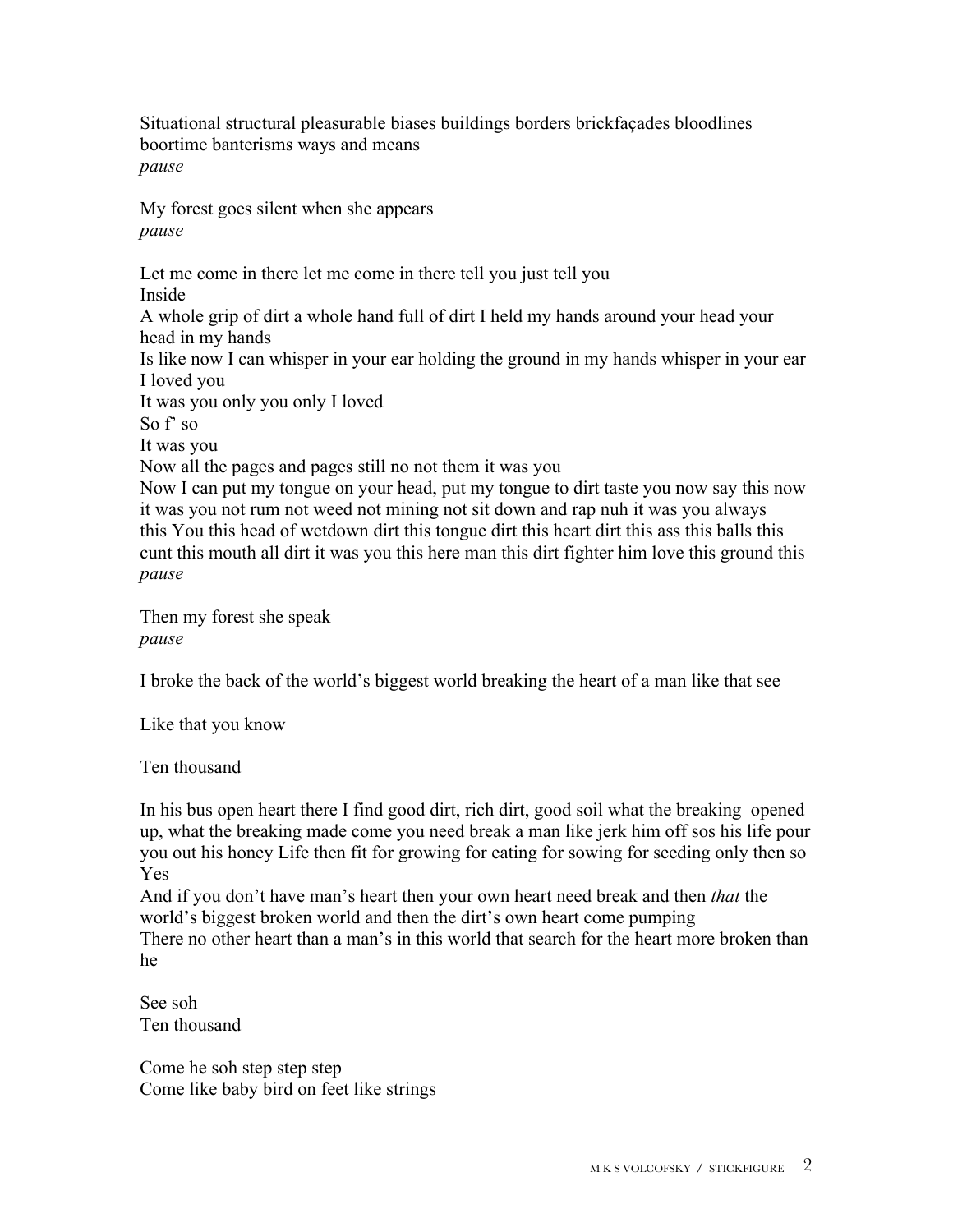And he want me and cyan say so And he put his hand in my pot and stir it round All the way up to his elbow Mmm, warm he say Mmm, smell good And he makes his own hand a spoon And he drinks me down to taste Mmm, he say Mmm And then makes like his mouth stuck, choking himself Come up inside and spit me And his eyes try finding mine Looking like he cyan even see You ain got taste for me not yet I say and Fuck you think you get another Me a go And then him cryin him stahvin, him stahvin And then I make like a great wave made of land And wrap him up in it one time And out the end of it I see likkle drip And then I know his heart too ripe An it bus like popo hit stone ground The world's biggest world done bus on my floor Here fuh so carried in you see Him sing him a sing how he love love

## Me *pause*

In this world There no other heart than a man *laughing* The woman on the cross has a penis

Is inside our eyes we find our brides Our grooms

In the blood hole facedown In our rooms *pause*

The song of the drum The song of the drum

> *Sitting, he props the body up in front of him, and continues to hum-sing the kalinda tune, putting the stick in the corpse's hands, and making it live like a puppeteer.*